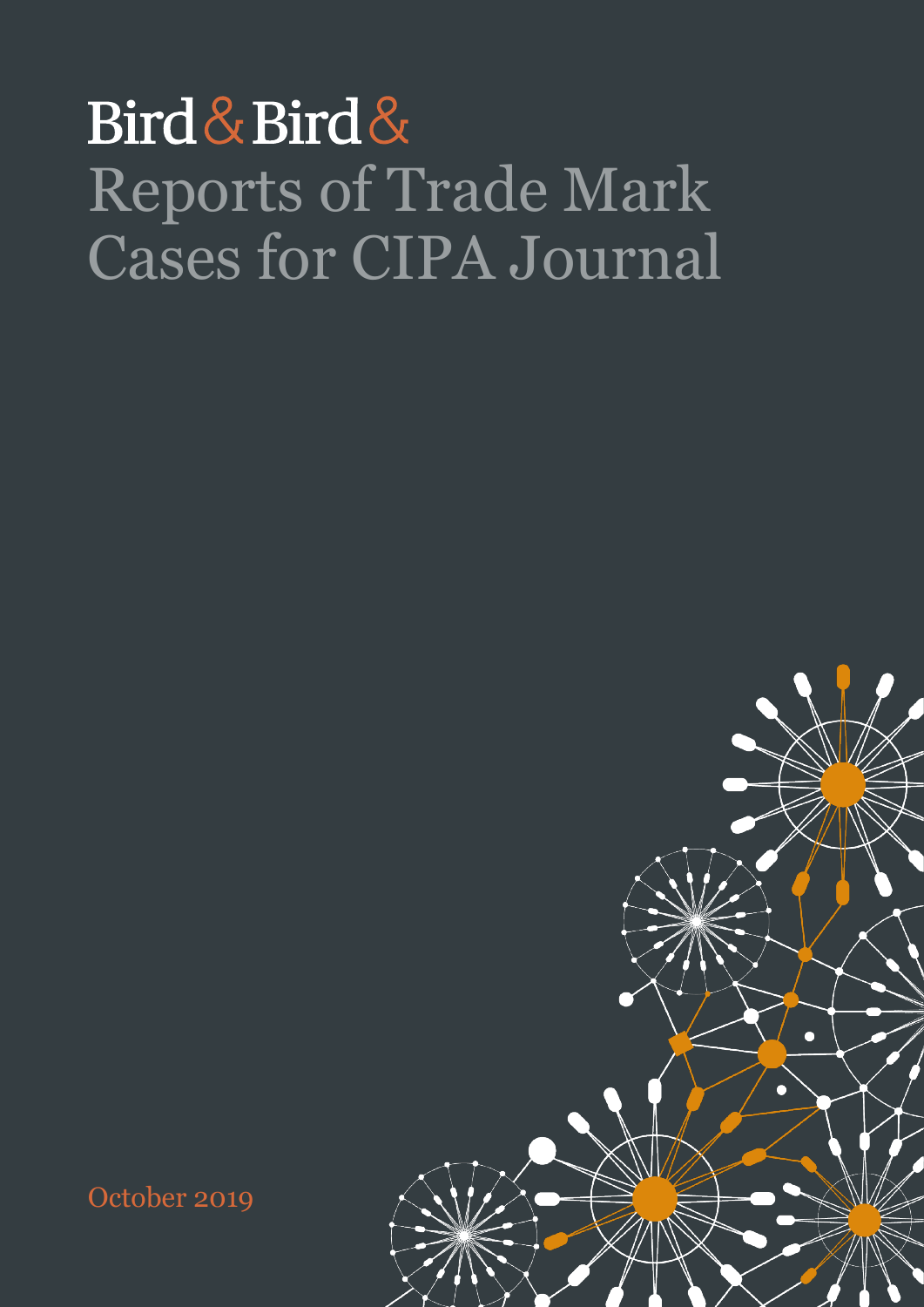## Trade mark decisions

## Decisions of the General Court (GC) and Court of Justice (CJ)

| Ref no.                                                                                                                                            | Application (and where applicable, earlier<br>mark)                                                                                                                                                               | Comment                                                                                                                                                                                                                                                                                                                                                                                                                                                                                                                                                                                                                                                                                                                                                                                                                                                                     |
|----------------------------------------------------------------------------------------------------------------------------------------------------|-------------------------------------------------------------------------------------------------------------------------------------------------------------------------------------------------------------------|-----------------------------------------------------------------------------------------------------------------------------------------------------------------------------------------------------------------------------------------------------------------------------------------------------------------------------------------------------------------------------------------------------------------------------------------------------------------------------------------------------------------------------------------------------------------------------------------------------------------------------------------------------------------------------------------------------------------------------------------------------------------------------------------------------------------------------------------------------------------------------|
| GC<br>$T-469/18$<br><b>Battelle Memorial</b><br>Institute v EUIPO<br>9 May 2019<br>Reg 2017/1001<br><b>Reported by:</b><br><b>Elizabeth Greene</b> | <b>HEATCOAT</b><br>- carbon-based, electrically conductive,<br>de-icing material layers and<br>preparations for aircraft surfaces (1)                                                                             | The GC upheld the BoA's decision that<br>the mark was descriptive and lacked<br>distinctive character pursuant to article<br>$7(1)(c)$ .<br>The BoA was correct to find that the<br>terms HEAT and COAT were both<br>individually descriptive with regard to<br>the goods applied for. The combination<br>HEATCOAT was not a neologism, but<br>rather the simple juxtaposition of two<br>terms. The fact that the combination had<br>a grammatically incorrect structure was<br>insufficient for it to be found not<br>descriptive.                                                                                                                                                                                                                                                                                                                                         |
|                                                                                                                                                    |                                                                                                                                                                                                                   | The GC found that there was a link<br>between the mark applied for and the<br>goods concerned that was sufficiently<br>direct and specific to enable the relevant<br>public (professionals in the industrial<br>sector) to immediately perceive the<br>intended purpose of the goods <i>i.e.</i> that of<br>de-icing by means of heating.                                                                                                                                                                                                                                                                                                                                                                                                                                                                                                                                   |
| Ref no.                                                                                                                                            | Application (and where applicable, earlier<br>mark)                                                                                                                                                               | Comment                                                                                                                                                                                                                                                                                                                                                                                                                                                                                                                                                                                                                                                                                                                                                                                                                                                                     |
| GC<br>$T - 340/18$<br>Gibson Brands, Inc.<br>v EUIPO; Hans-<br>Peter Wilfer<br>28 June 2019<br>Reg 207/2009<br><b>Reported by:</b><br>Adeena Wells | - apparatus for recording, transmission<br>or reproduction of sound or images<br>(9)<br>- musical instruments (15)<br>- clothing, footwear, headgear for<br>promoting or displaying musical<br>instruments $(25)$ | In an application for a declaration of<br>invalidity under article $52(1)(a)$ , the GC<br>upheld the BoA's decision that the mark<br>was invalid for musical instruments on<br>the basis that it was devoid of distinctive<br>character and acquired distinctiveness<br>had not been proven under article 52(2).<br>There were several variants of shapes of<br>the mark in the electronic guitar market<br>at the time of the application and the<br>mark's shape did not depart significantly<br>from the norms and customs of the<br>sector and was devoid of distinctive<br>character.<br>The GC confirmed that the electronic<br>guitar market, although limited and<br>specialised, was international and<br>therefore evidence relating to the<br>American and Canadian market was<br>relevant and had enabled the BoA to<br>determine the characteristics of the EU |

market. The proprietor's survey evidence (covering 8 member states) filed in support of the claim for acquired distinctiveness was held to be insufficient as the surveys did not cover a sufficient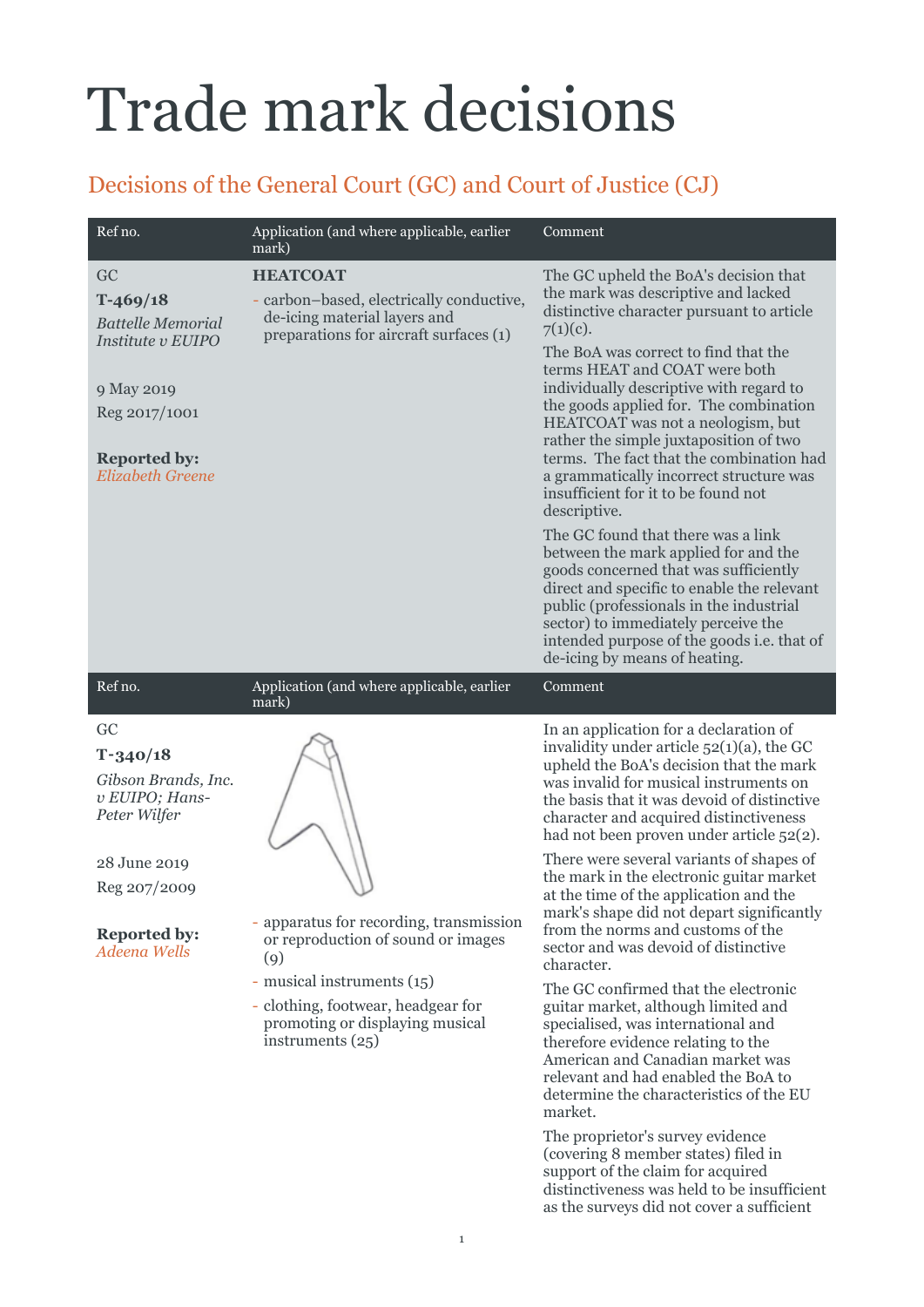number of member states and they did not show that the relevant public attributed a particular commercial origin to a V-shaped guitar.

| Application (and where applicable, earlier<br>mark)                                                                                                                                                              | Comment                                                                                                                                                                                                                                                                                                                                                                                                                                                                                                                                                                                                                                                                                                                                                                                                                                                                                                                                                                                                                                                                                                                                                       |
|------------------------------------------------------------------------------------------------------------------------------------------------------------------------------------------------------------------|---------------------------------------------------------------------------------------------------------------------------------------------------------------------------------------------------------------------------------------------------------------------------------------------------------------------------------------------------------------------------------------------------------------------------------------------------------------------------------------------------------------------------------------------------------------------------------------------------------------------------------------------------------------------------------------------------------------------------------------------------------------------------------------------------------------------------------------------------------------------------------------------------------------------------------------------------------------------------------------------------------------------------------------------------------------------------------------------------------------------------------------------------------------|
| LUMIN <sub>8</sub>                                                                                                                                                                                               | The GC upheld the BoA's decision that<br>there was a likelihood of confusion<br>between the marks under article $8(1)(b)$ .                                                                                                                                                                                                                                                                                                                                                                                                                                                                                                                                                                                                                                                                                                                                                                                                                                                                                                                                                                                                                                   |
| - building and construction<br>materials and elements of metal (6)<br>- non-metallic building and<br>constructing materials and elements                                                                         | The BoA was correct in finding that the<br>overall impression created by the marks<br>was dominated by the fact they share the<br>same sequence of letters, 'l', 'u', 'm' and<br>'i'.<br>The GC went on to state the presence of                                                                                                                                                                                                                                                                                                                                                                                                                                                                                                                                                                                                                                                                                                                                                                                                                                                                                                                              |
| - various furniture goods (20)<br><b>LUMI</b>                                                                                                                                                                    | the letter 'n', the number 8 and the<br>minimalistic figurative elements of the<br>mark applied for were unlikely to<br>influence the consumer's perception.                                                                                                                                                                                                                                                                                                                                                                                                                                                                                                                                                                                                                                                                                                                                                                                                                                                                                                                                                                                                  |
| - metal building materials; small items<br>of metal hardware; fittings of metal<br>for building and furniture (6)<br>- non-metallic building materials,<br>doors and cornices; wood panelling;<br>cask wood (19) | As a result, the marks were held to be<br>similar visually, phonetically and<br>conceptually and there would be a<br>likelihood of confusion among the<br>relevant public.                                                                                                                                                                                                                                                                                                                                                                                                                                                                                                                                                                                                                                                                                                                                                                                                                                                                                                                                                                                    |
| Application (and where applicable, earlier                                                                                                                                                                       | Comment                                                                                                                                                                                                                                                                                                                                                                                                                                                                                                                                                                                                                                                                                                                                                                                                                                                                                                                                                                                                                                                                                                                                                       |
| #darferdas?<br>- clothing, in particular tee-shirts;<br>footwear; headgear (25)                                                                                                                                  | The CJ gave a preliminary ruling<br>regarding the interpretation of article<br>$3(1)(b)$ , following a reference made by<br>the German national court.<br>The CJ held that, in principle, a sign<br>comprising a hashtag was capable of<br>fulfilling the essential function of a trade<br>mark for the purposes of article 2.<br>In relation to article $3(1)(b)$ , the CJ<br>reiterated the standard test for<br>determining whether a mark has<br>distinctive character. In particular, it<br>emphasised that all of the relevant facts<br>and circumstances should be considered<br>by the relevant authority to determine<br>whether the average consumer perceived<br>the mark as an indication of commercial<br>origin in light of the use made of it.<br>The CJ observed that the national court<br>had identified two practically significant<br>uses of a mark in the clothing sector -<br>first, the placement of the mark on the<br>exterior of the goods, and secondly its<br>placement on the interior labels of the<br>goods. Therefore both uses were relevant<br>in determining whether the average<br>consumer would perceive the mark as a |
|                                                                                                                                                                                                                  | (19)<br>- various furniture goods (20)<br>mark)                                                                                                                                                                                                                                                                                                                                                                                                                                                                                                                                                                                                                                                                                                                                                                                                                                                                                                                                                                                                                                                                                                               |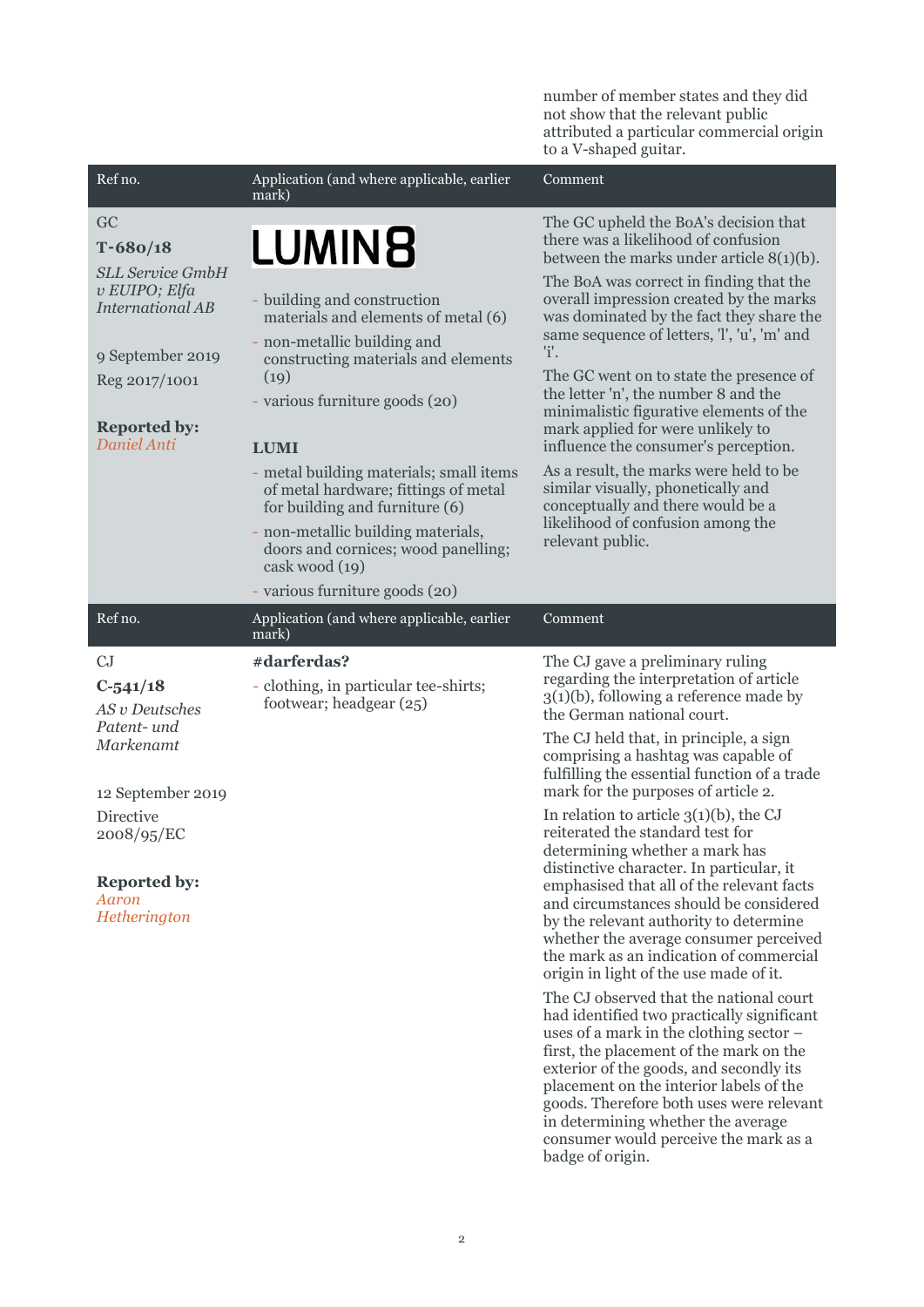#### Ref no. **Application** (and where applicable, earlier Comment mark) GC MediWell **T-502/18** *Pharmadom v EUIPO; IRF s.r.o.* - bleaching preparations (3) - pharmaceuticals (5) 17 September 2019 - surgical aparatus (1) Reg 207/2009 - retailing and wholesaling (35)



- bleaching preparations (3)
- pharmaceuticals (5)

**Reported by:** *Rebecca Slater*

- surgical aparatus (1)
- retailing and wholesaling (35)
- medical services (44)

The GC upheld the BoA's decision that there was no likelihood of confusion under article 8(1)(b).

The GC held that the BoA was correct to find a low degree of visual similarity between the marks. The marks differed due to the presence and dominance of the word 'medi' at the beginning of the later mark, the repetition of the word 'well,' and the presence of the element '&' in the earlier mark and the differences in colour and stylisation.

The phonetic similarities were held to be low as although the pronunciation of the common element 'well' was identical for both marks, the repetition of 'well' and presence of the element '&' in the earlier mark gave it a distinctive rhythm and sound.

Finally, the marks were held to have some degree of conceptual similarity for the part of the relevant public who spoke English and understood the terms 'medi' and 'well' but no similarity for the remaining part of the relevant public.

| Ref no.                                                                         | Application (and where applicable, earlier<br>mark)                                                                                                                                | Comment                                                                                                                                                                                                                                                                                       |
|---------------------------------------------------------------------------------|------------------------------------------------------------------------------------------------------------------------------------------------------------------------------------|-----------------------------------------------------------------------------------------------------------------------------------------------------------------------------------------------------------------------------------------------------------------------------------------------|
| GC<br>$T-378/18$<br>NHS, Inc. v EUIPO;<br><b>HLC SB</b><br>Distribution, SL     | <b>CRUZADE</b><br>- rucksacks, gym bags, baggage, valises,<br>waist bags (18)<br>- clothing, footwear and headgear (25)<br>- sporting goods; skateboards and their<br>parts $(28)$ | The GC upheld the BoA's decision that<br>the earlier mark did not have enhanced<br>distinctive character under article $8(1)(b)$<br>and did not enjoy a reputation under<br>article $8(5)$ . There was therefore no<br>likelihood of confusion between the<br>marks under article $8(1)(b)$ . |
| 19 September 2019<br>Reg 207/2009<br><b>Reported by:</b><br><b>Katie Rimmer</b> |                                                                                                                                                                                    | The GC held that the BoA was correct in<br>assessing that NHS had not provided<br>sufficient and appropriate evidence to<br>demonstrate the mark's enhanced<br>distinctive character under article $8(5)$ .<br>Not only was the evidence submitted of<br>low probative value (owing to those  |

- skateboards, truck sets for skateboards, skateboard parts and accessories; winter skates; surfboards, snow boards; knee pads, elbow pads, cover cuffs; gloves for sporting purposes and games (28)

low probative value (owing to those submitting it having a close connection to NHS) but that evidence was also incapable of demonstrating the mark's reputation in the absence of other key evidence.

As regards likelihood of confusion, the GC held that the earlier mark consisted of both figurative and verbal elements, whereas the mark in dispute was a word mark. Contrary to NHS' submission, the BoA correctly found the comparison of marks should be of the overall impression created and not solely based upon the 'CRUZ' element.

The GC further held that the BoA was correct in finding that even though some of the goods covered by the marks in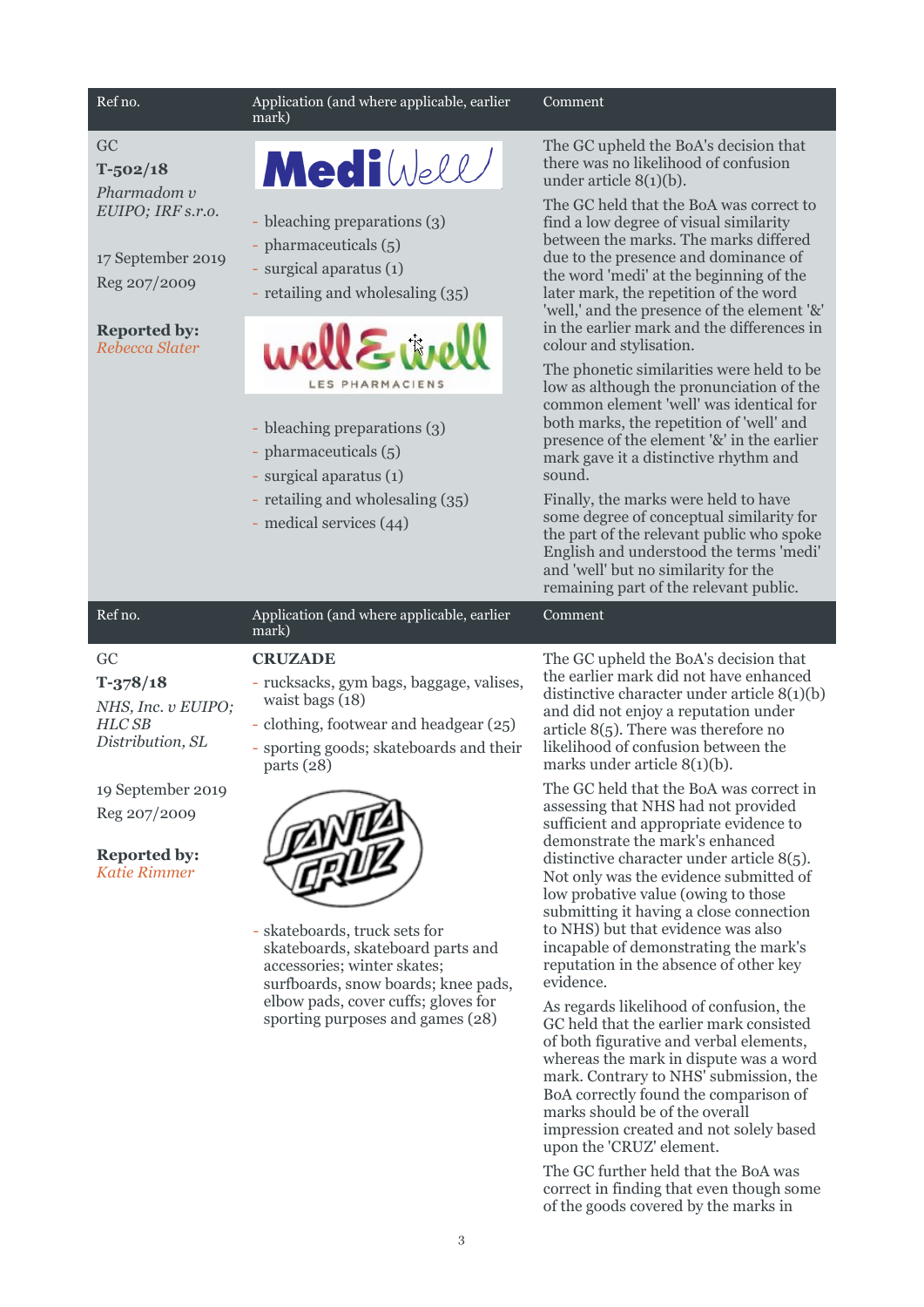level of similarity between the signs. Accordingly there was no likelihood of confusion and the appeal was dismissed. Ref no. **Application** (and where applicable, earlier Comment mark) GC The GC upheld the BoA's decision that there was a likelihood of confusion under **T-176/17** article 8(1)(b) in respect of some of the *WhiteWave*  goods covered by the application. *Services Inc.*  The GC agreed with the BoA that the *(authorised to*  marks had a strong phonetic similarity *replace Sequel*  and were visually similar. *Naturals ULC) v*  The GC disagreed with the BoA's *EUIPO; Carlos*  conclusion that the marks were *Fernandes* - foodstuffs, food supplements and conceptually neutral. The GC held that energy drinks targeting consumer the BoA had erred in law by failing to 19 September 2019 health (5, 29, 30 and 32) explain why the term 'vegas' had no meaning for the relevant EU public. Reg 207/2009 Accordingly the marks were not **VEGAS** conceptually neutral. - foodstuffs, food supplements and **Reported by:** Notwithstanding this, as the goods non-alcoholic drinks (5, 29, 30 and *Dean Rae* covered by the marks were generally 32) purchased orally, the GC concluded that - wholesale and retail services for the the conceptual differences advanced by aforementioned goods (35) the applicant were not capable of - medical services (44) counteracting the visual and phonetic similarities. **(EUTM and German marks)** Ref no. Application (and where applicable, earlier Comment mark) GC **NATURE'S VARIETY INSTINCT** The GC upheld the BoA's decision that there was a likelihood of confusion **T-287/18; and** - animal foodstuffs; pet foods; pet between the marks under article 8(1)(b). **T288/18** treats (31) The GC held that the BoA had erred in *M.I. Industries Inc.*  finding that the marks coincided in the *v EUIPO; Natural*  pronunciation of the element 'natur-' *Instinct Ltd.* since the sequence of letters 'n', 'a', 't', 'u' Nature's and 'r' is pronounced differently in each of the signs at issue. However, the slight 20 September 2019 istinct differences in the pronunciation of these Reg 2017/1001 elements did not have the effect of making the marks totally different. **Reported by:** The presence of 'natur-' and 'instinct', - animal foodstuffs; pet foods; pet *Robert Rose* both dominant and distinctive elements treats  $(31)$ of the marks, as well as the identity of the goods and in light of the attention of the relevant public meant there was a likelihood of confusion. Natural Instinct The GC held that M.I. Industries' Dog and Cat food as nature intended submission that pet owners are loyal to a brand, with the result being that their - foodstuffs for dogs and cats; bones level of attention is higher, should be and chewing bones for dogs; litter for rejected. M.I Industries had not provided dogs and cats (31) any evidence to substantiate this claim **(EUTM and UK marks)** and as the BoA can only examine facts via evidence provided by the parties, the

issue were identical, this partial identity was offset and neutralised by the low

GC agreed that the BoA was right in rejecting M.I. Industries' submission.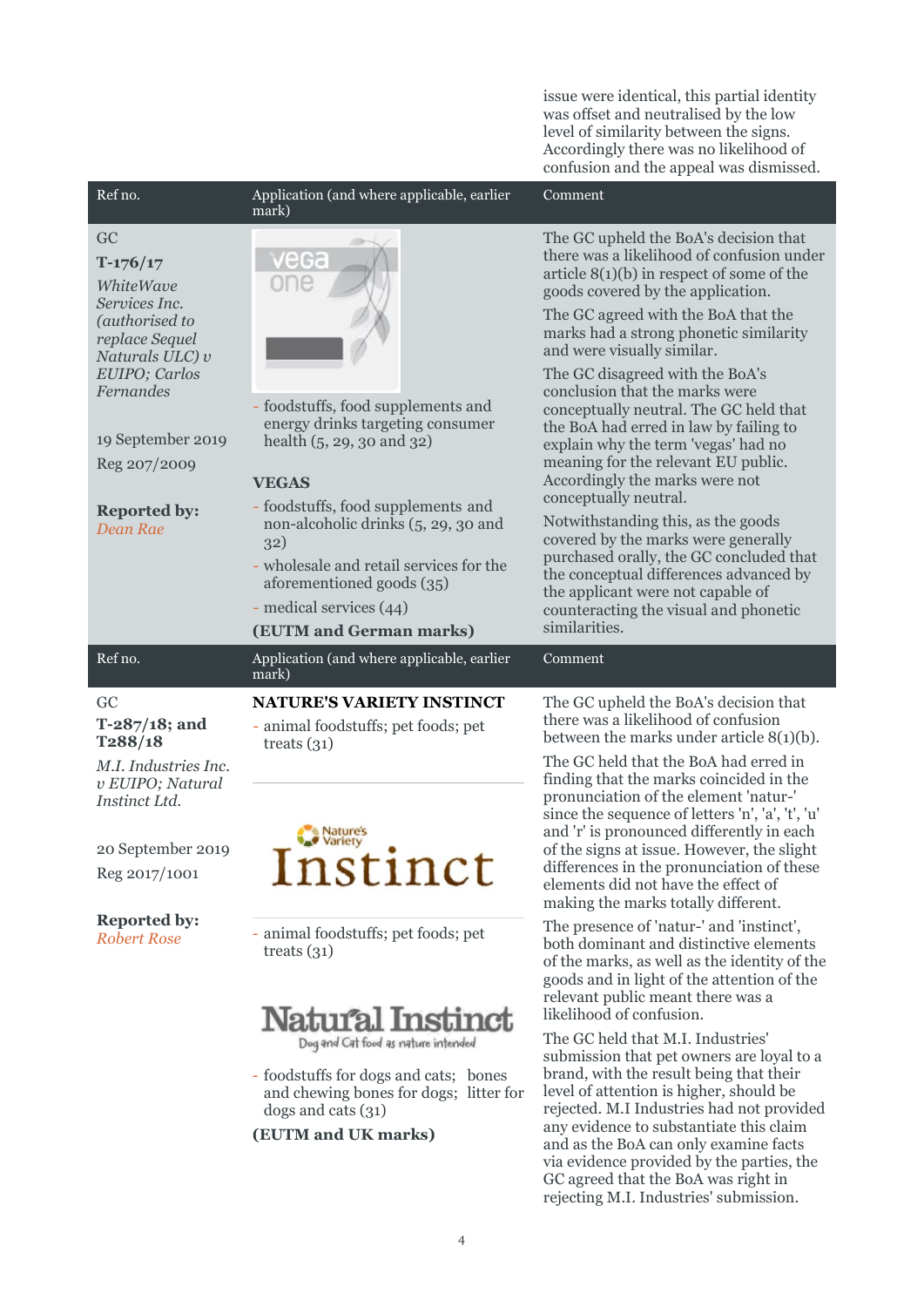| Ref no.                                                                                                                                                                                | Application (and where applicable, earlier<br>mark)                                                                                                                                                                                                                                                                                                                                                                               | Comment                                                                                                                                                                                                                                                                                                                                                                                                                                                                                                                                                                                                                                                                                                                                                                                                                                                                                                                                                               |
|----------------------------------------------------------------------------------------------------------------------------------------------------------------------------------------|-----------------------------------------------------------------------------------------------------------------------------------------------------------------------------------------------------------------------------------------------------------------------------------------------------------------------------------------------------------------------------------------------------------------------------------|-----------------------------------------------------------------------------------------------------------------------------------------------------------------------------------------------------------------------------------------------------------------------------------------------------------------------------------------------------------------------------------------------------------------------------------------------------------------------------------------------------------------------------------------------------------------------------------------------------------------------------------------------------------------------------------------------------------------------------------------------------------------------------------------------------------------------------------------------------------------------------------------------------------------------------------------------------------------------|
| GC<br>$T-67/19$<br>Sixsigma Networks<br>Mexico, SA de CV v<br>EUIPO; Dokkio,<br>Inc.<br>20 September 2019<br>Reg 207/2009<br><b>Reported by:</b><br>Nicholas Puschman                  | <b>DOKKIO</b><br>- computer operating programs (9)<br>- online software as a service (42)<br>- online computer software (9)<br>- telecommunications (38)<br>- education; providing of training;<br>entertainment; sporting and cultural<br>activities (41)<br>- computer hardware and software (42)                                                                                                                               | The GC upheld the BoA's decision that<br>there was no likelihood of confusion<br>between the marks pursuant to article<br>$8(1)(b)$ .<br>The BoA was correct to find that the<br>signs were visually dissimilar. The GC<br>added that the relevant public would<br>perceive the visual differences more<br>clearly because both signs were short.<br>In addition to the visual dissimilarities,<br>the GC also upheld the BoA's findings<br>that the marks at issue were phonetically<br>different. The BoA was also correct in<br>holding that the conceptual aspects of<br>the signs had no influence on the<br>comparison exercise because neither sign<br>had any meaning in any part of the EU.<br>The fact that the signs were dissimilar<br>overall meant there was no likelihood of<br>confusion. The GC confirmed that the<br>BoA had been correct in concluding that<br>due to the dissimilarity of the marks it<br>was not necessary to examine the extent |
| Ref no.                                                                                                                                                                                | Application (and where applicable, earlier                                                                                                                                                                                                                                                                                                                                                                                        | to which the goods and services were<br>similar.<br>Comment                                                                                                                                                                                                                                                                                                                                                                                                                                                                                                                                                                                                                                                                                                                                                                                                                                                                                                           |
|                                                                                                                                                                                        | mark)                                                                                                                                                                                                                                                                                                                                                                                                                             |                                                                                                                                                                                                                                                                                                                                                                                                                                                                                                                                                                                                                                                                                                                                                                                                                                                                                                                                                                       |
| GC<br>$T-367/18$<br>Sixsigma Networks<br>Mexico, SA de CV v<br>EUIPO; Marijn van<br>Oosten Holding BV<br>20 September 2019<br>Reg 207/2009<br><b>Reported by:</b><br>Nicholas Puschman | <b>UKIO</b><br>- advertising (35)<br>- education; providing of training;<br>entertainment; sporting and cultural<br>activities (41)<br>- scientific and technological<br>services<br>(42)<br>KIC<br>- online computer software (9)<br>- telecommunications (38)<br>- education; providing of training;<br>entertainment; sporting and cultural<br>activities (41)<br>- rental of computer hardware and<br>peripheral devices (42) | The GC upheld the BoA's decision that<br>there was no likelihood of confusion with<br>the relevant public between the marks<br>pursuant to article $8(1)(b)$ .<br>The GC upheld the BoA's finding that,<br>contrary to the opponent's submission,<br>the marks were not extremely similar<br>phonetically. Equally, the BoA was<br>correct in holding that the marks were<br>not conceptually similar. The BoA was<br>also correct in finding that the marks<br>were not extremely similar visually.<br>The GC held that the BoA had, in its<br>global assessment, correctly determined<br>that the low degree of visual and<br>phonetic similarity between the marks<br>did not offset the differences between the<br>marks and that, consequently, there was<br>no likelihood of confusion.                                                                                                                                                                         |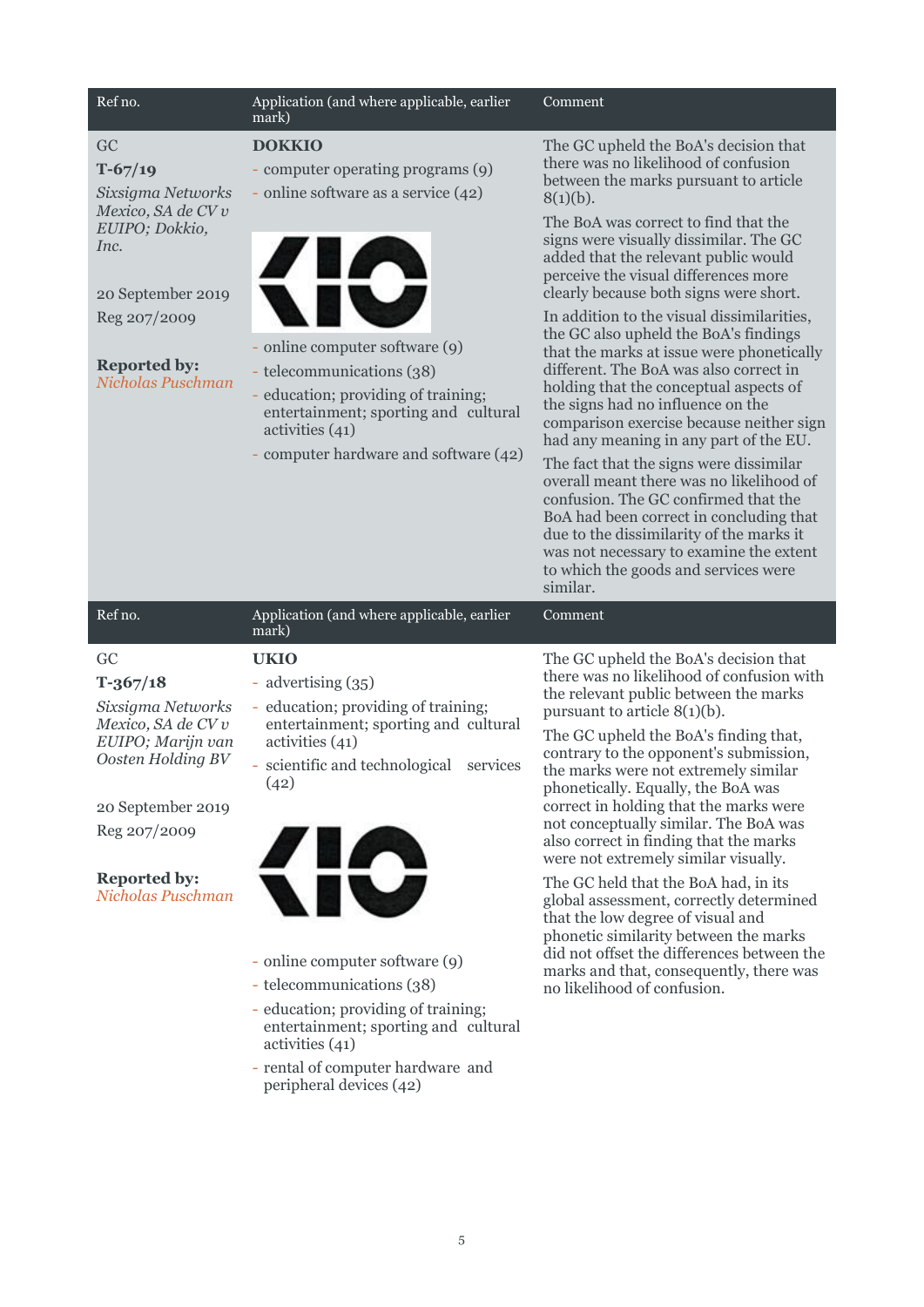

## **A finding of bad faith requires consideration of all the relevant factors**

#### *Koton Mağazacilik Tekstil Sanayi ve Ticaret AȘ v EUIPO; Joaquín Nadal Esteban* **(CJ; C-104/18 P; 12 September 2019)**

*The CJ held that the GC had erred in deciding that a finding of bad faith presupposes that the contested mark was registered for goods and services identical with, or similar to, those in respect of which an earlier mark was registered. This is only one of the relevant factors which should be considered in an overall assessment. Louise O'Hara reports.*

#### Background

In response to Mr Esteban seeking to register the mark shown below in classes 25, 35 and 39, Koton filed a notice of opposition relying upon its earlier mark (also shown below) registered in classes 25 and 35. Mr Esteban was granted a trade mark registration in respect of class 39 only. Koton then filed an unsuccessful application for a declaration that the trade mark was invalid by reason of bad faith in accordance with article 52(1)(b), this was followed by an unsuccessful appeal to the BoA and an unsuccessful appeal to the GC.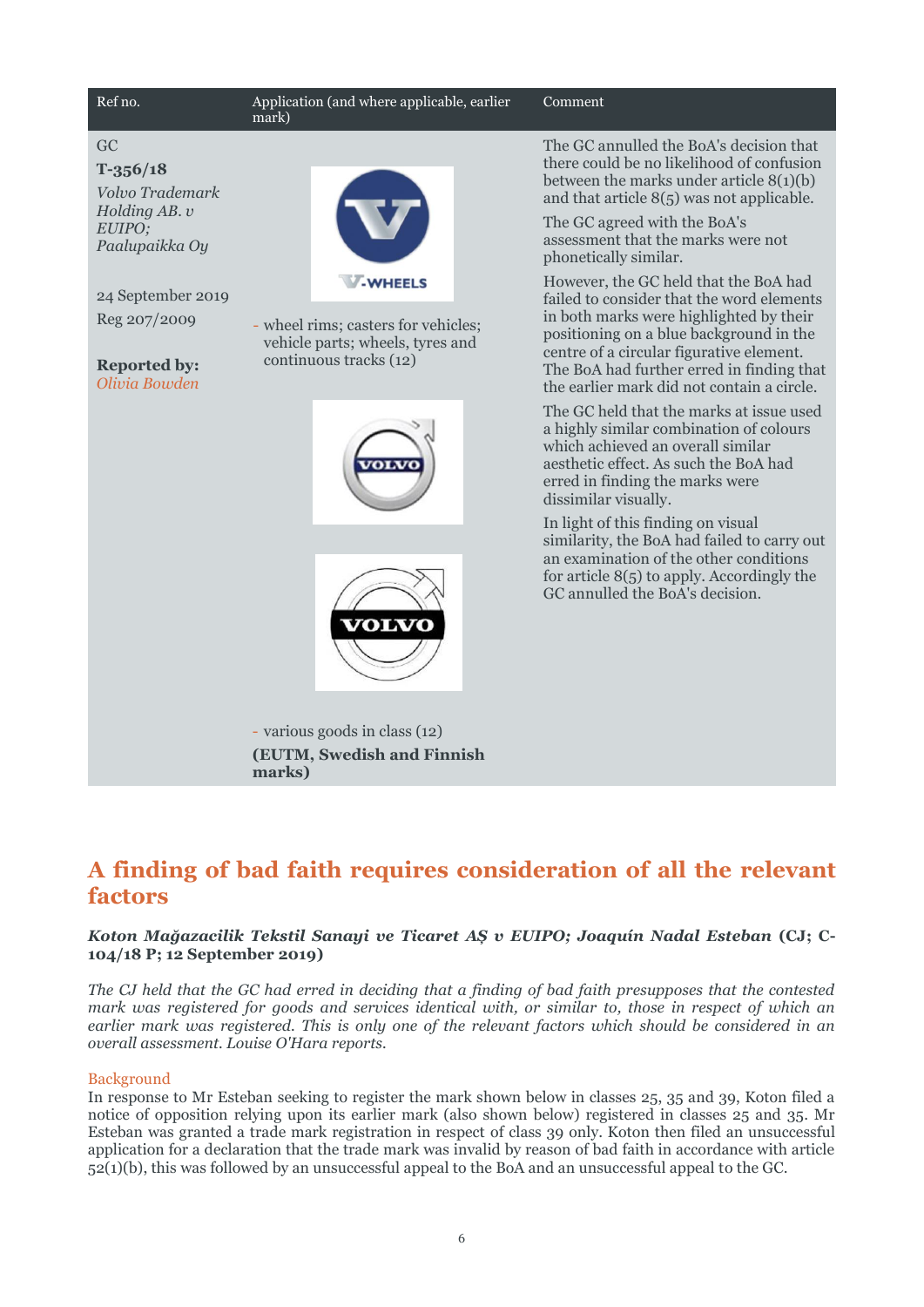#### Mark applied for **Earlier mark**





#### Previous decisions/opinions

The BoA held that bad faith on the part of an applicant within the meaning of article 52(1)(b) presupposed that a third party was using an identical sign or similar sign for an identical or similar product or service. Consequently, Mr Esteban had not acted in bad faith because the contested mark was registered for services dissimilar to those designated by Koton's earlier marks. Whilst the GC took other factors into account, it ruled that the BoA was fully entitled to come to such a conclusion.

The AG opined that the GC's decision should be vitiated. It was necessary to take into account *all the relevant factors* when determining whether an applicant had acted in bad faith. The use of an identical or similar sign for identical or similar products or services was only one of those factors.

#### An error in law

The CJ held that the GC had misinterpreted previous case law (*Chocoladefabriken Lindt & Sprüngli C-529/07).* In that case, the Court was specifically asked about the situation where, at the time of the application for the contested mark, several producers were using identical or similar signs for identical or similar products which was capable of giving rise to confusion.

It did not follow, the CJ said, that bad faith was limited to the situation in *Chocoladefabriken Lindt & Sprüngli C-529/07*. There may be situations where the applicant for registration of a trade mark could be regarded as having filed the registration in bad faith where there was no similarity of goods or services. In determining whether an applicant had made an application in bad faith, a court should take into account "all the relevant factual circumstances as they appeared at the time the application was filed".

The GC should therefore have taken into account the fact that, at the time of the application, Mr Esteban had applied for a mark covering classes 25, 35 and 39, albeit that the registered mark was only protected in class 39.

Additionally, whilst the GC had referred in passing to other relevant considerations such as the commercial logic underlying the filing of the application for registration and the chronology of events leading to that filing, it had not fully examined them. The CJ found that a mere reference to these factual considerations was insufficient to engage the rule restricting the CJ from setting aside a GC judgment where that judgment was shown to contain a ground which was found to be an infringement of EU law but nevertheless the operative part of the judgment was shown to be well founded on legal grounds.

The CJ set aside the GC's judgment. It also found that it was entitled to give final judgment in the matter (as the appeal was well founded) and annulled the decision of the Board of Appeal. It did not, however, invalidate the mark; this being a decision for the relevant competent body of EUIPO.

## **Website targeting and jurisdiction**

#### *AMS Neve Ltd & Ots v Heritage Audio SL & Anr* **(CJ; C-172/18; 5 September 2019)**

*In response to a preliminary ruling from the Court of Appeal of England & Wales, the CJ found that article 97(5) of Council Regulation (EC) No 207/2009 must be interpreted as meaning that the proprietor of an EU trade mark, who considers that a third party has infringed his rights by using an identical sign in advertising and offers for sale displayed electronically in relation to identical or similar products, may bring an infringement action in the Member State where the consumers or traders to whom that advertising and offers for sale are directed are located. This is notwithstanding that that third party took*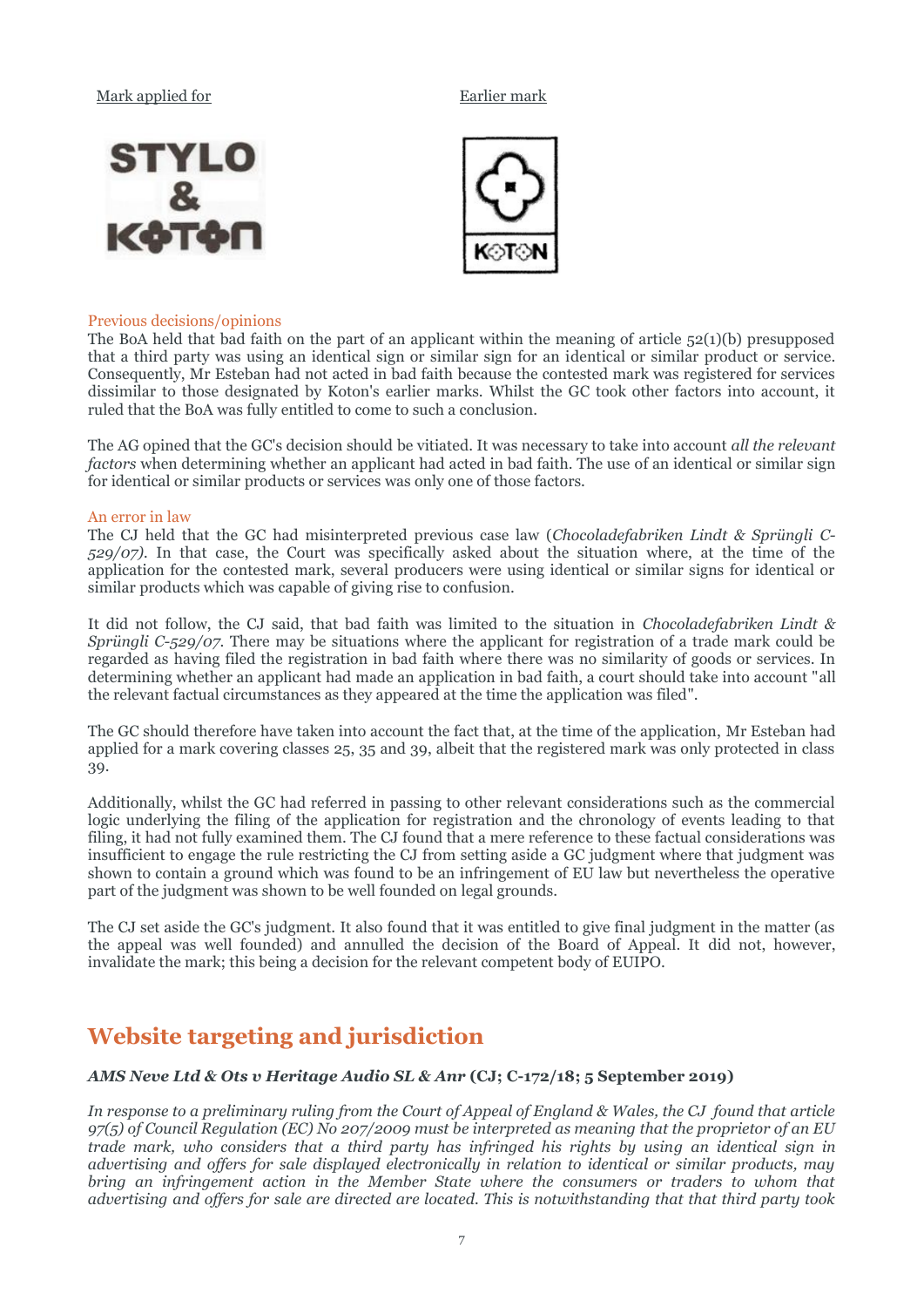*decisions and steps in another Member State to bring about that electronic display. Hilary Atherton reports.* 

#### Background

AMS Neve Ltd was a company established in the UK which manufactured and sold audio equipment. The second claimant was the proprietor of an EU trade mark and two national marks registered in the UK, of which AMS Neve was the exclusive licensee. Heritage Audio SL was a company established in Spain which also sold audio equipment. AMS Neve and the trade mark proprietor brought trade mark infringement proceedings in the IPEC, claiming that Heritage Audio had offered for sale to consumers in the UK via its website imitations of AMS Neve products bearing, or referring to, signs which were identical or similar to the trade marks in question. The IPEC held that it did not have jurisdiction to hear the infringement proceedings in respect of the EU trade mark because only the Member State in which Heritage Audio had taken steps to put the signs in question on the website had jurisdiction under article 97(5). AMS Neve appealed to the Court of Appeal, which referred three questions to the CJEU, as follows:

"In circumstances where an undertaking is established and domiciled in Member State A and has taken steps in that territory to advertise and offer for sale goods under a sign identical to an EU trade mark on a website targeted at traders and consumers in Member State B:

- (i) does an EU trade mark court in Member State B have jurisdiction to hear a claim for infringement of the EU trade mark in respect of the advertisement and offer for sale of the goods in that territory?
- (ii) if not, which other criteria are to be taken into account by that EU trade mark court in determining whether it has jurisdiction to hear that claim?
- (iii) in so far as the answer to (ii) requires that EU trade mark court to identify whether the undertaking has taken active steps in Member State B, which criteria are to be taken into account in determining whether the undertaking has taken such active steps?"

#### Findings

In line with AG Szpunar's Opinion, the CJ held that article 97(5) must be interpreted as meaning that the proprietor of an EU trade mark, who considers that a third party has infringed his rights by using an identical sign in advertising and offers for sale displayed electronically in relation to identical or similar products, may bring an infringement action in the Member State where the consumers or traders to whom that advertising and offers for sale are directed are located. Therefore, if the English court were to find that it was apparent from the content of Heritage Audio's website and the platforms at issue that the advertising and offers for sale which they contained were targeted at consumers or traders situated in the UK and were entirely accessible by them, AMS Neve would have the right to bring, on the basis of article 97(5), their infringement action before a court of the UK, seeking a declaration of an infringement of the EU trade mark in the UK.

The CJ said that if the wording "Member State in which the act of infringement has been committed " in article 97(5) were to be interpreted as meaning the Member State where the party carrying out those commercial acts set up its website and activated the display of its advertising and offers for sale, it would have to do nothing more than ensure that the territory where the advertising and offers for sale were placed online was the same territory as that where it was established. If that were the case, article  $97(5)$  would provide no alternative to article 97(1). Further, it would often be difficult or even impossible for a potential claimant to identify that place. In any event, the CJ was of the view that the courts of the Member State where the targeted consumers or traders are resident are particularly suited to assess whether the alleged infringement exists.

## **Infringement under section 10(3)**

#### *Claridge's Hotel Ltd ("CHL") v Claridge Candles Ltd ("CCL") & Denise Shepherd***\* (Mr. Recorder Douglas Campbell QC; [2019] EWHC 2003 (IPEC); 29 July 2019)**

*CLARIDGE infringed CHL's UK trade mark registrations for CLARIDGE'S pursuant to section 10(3). Passing off was also found. Robert Milligan reports.*

Facts

CHL had operated a well-known London hotel under the name CLARIDGE'S since its incorporation in 1889. It owned two UK trade mark registrations for CLARIDGE'S.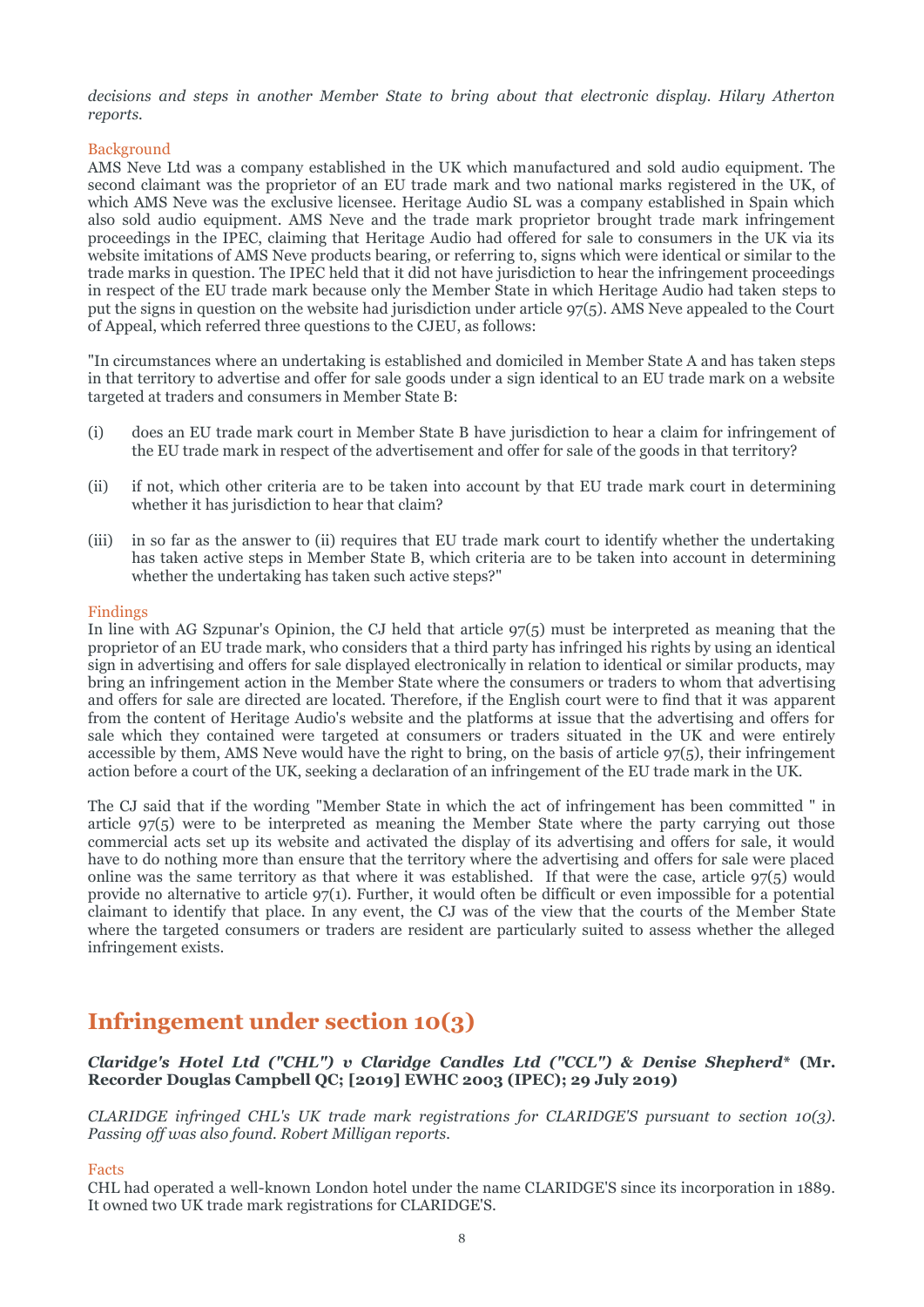CHL alleged trade mark infringement and passing off in respect of CCL's use of the mark CLARIDGE in relation to candles and reed diffusers. CCL counterclaimed for revocation of CHL's trade mark registrations for non-use. As a result, CHL voluntarily surrendered one of its registrations and partially surrendered the other. The effect of the partial surrender was that CHL's trade mark registrations covered neither "reed diffusers" nor "candles".

#### Had CHL put their marks to genuine use?

CHL argued that CLARIDGE'S had been put to genuine use for toiletries in classes 3 and 5 on the basis that consumers took toiletries into account when selecting hotel rooms and some members of the public sold their CLARIDGE'S branded toiletries on eBay; as such, consumers saw real value in the toiletries. However, Mr. Campbell disagreed with CHL as their use of CLARIDGE'S for toiletries was not done to create or preserve a market for toiletries. Instead, such use would only create or preserve a market for CHL's hotel services. Mr. Campbell, therefore, found that CLARIDGE'S had not been put to genuine use for toiletries. Consequently, he partially revoked CHL's marks in classes 3 and 5 for toiletries.

Mr. Campbell did, however, find that CHL had put CLARIDGE'S to genuine use for, amongst other goods and services, "retail services connected with the sale of food and foodstuffs…drink" in class 35, "hotel, restaurant, café and bar services" in class 43, and "provision of beauty treatments and therapies; health spa services; massage services" in class 44.

#### Did CCL infringe under section 10(3)?

Mr. Campbell was of the view that not only did the mark CLARIDGE'S have a very substantial reputation in the UK when used in relation to hotel services but it had an image of luxury, glamour, elegance, and exclusivity as a result of the nature and extent of CHL's use. Mr. Campbell further assumed, without deciding, that CHL had reputation in relation to its classes 35 and 44 services.

Mr. Campbell found that while CCL's goods and CHL's services were different, they were both premium offerings that would appeal to a similar public.

Although not an essential element of a section 10(3) claim, with reference to *Comic Enterprises v 20th Century Fox* [2016] FSR 30, Mr. Campbell considered whether there existed a likelihood of confusion on the part of the public. Given the similarity of the marks, the fact that both were premium offerings, the inherent distinctiveness of the mark and CHL's very substantial reputation in CLARIDGE'S, Mr. Campbell found a likelihood of confusion and, therefore, that a link in the mind of the average consumer had been established.

Mr. Campbell was of the view that CCL's use of CLARIDGE enabled them to charge higher prices for, and sell more of, their products. As a result, Mr. Campbell found that CCL's use of CLARIDGE took unfair advantage of CHL's trade mark.

#### Passing off

Unusually, CHL claimed that its case on passing off stood or fell with its section 10(3) case. Given the similarity of the marks, the fact that both CHL's services and CCL's goods were premium offerings, the inherent distinctiveness of the mark and CHL's very substantial reputation in CLARIDGE'S, Mr. Campbell found passing off.

#### Was Ms. Shepherd a primary tortfeasor?

CHL did not allege that Ms. Shepherd, as director, acted in common design with CCL but instead claimed that she personally carried out the tortious acts. In any case, Mr. Campbell found that Ms. Shepherd was personally liable for infringement.

## **Counterfeit goods and parallel imports**

#### *NXP BV v ID Management Systems***\* ("IDMS") (Mr Recorder Douglas Campbell QC; [2019] EWHC 1902 (IPEC); 31 July 2019)**

*Mr. Recorder Douglas Campbell QC held that there was no unequivocal consent expressed in respect of counterfeit goods and parallel imports. Aaron Hetherington reports.*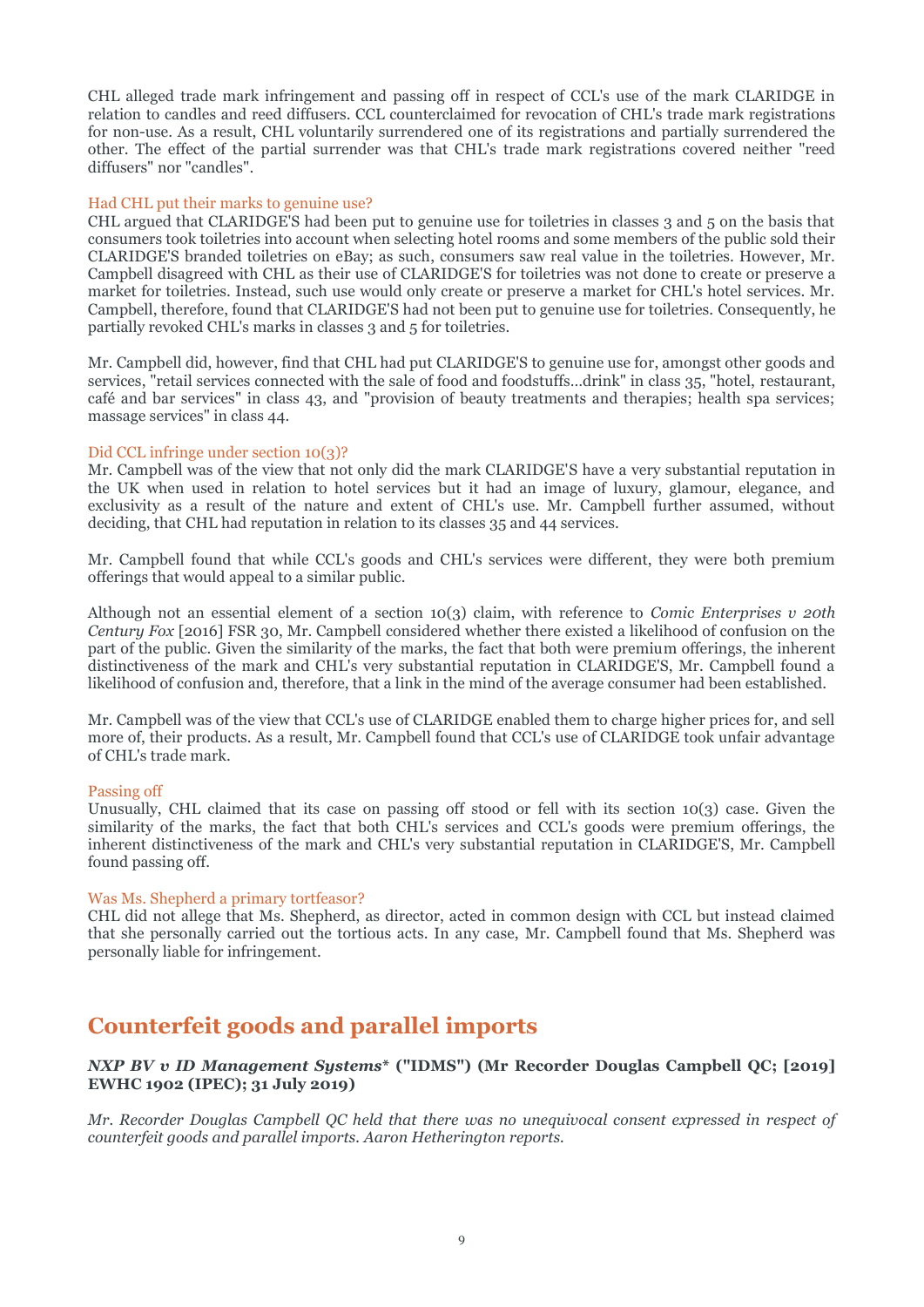#### Facts

The claimant, NXP, was a manufacturer and supplier of radio-frequency identification (RFID) smart cards, which are most often used to control access to buildings or public transport facilities. It owned a number of EU trade mark registrations for the word MIFARE, and various permutations thereof, including a logo variation. IDMS had allegedly sold counterfeit MIFARE branded smart cards on two occasions as follows:

- a) The first occasion was on or around 4th August 2015, when REACT, an anti-counterfeiting agency engaged by NXP, bought 100 cards from IDMS. These were referred to as the "REACT cards". IDMS obtained these cards from Universal Smart Cards which was listed as a registered partner of NXP on NXP's website.
- b) The second occasion was in or about May 2016, when Pembrokeshire College contacted NXP about some cards they bought from 2 suppliers, one batch being printed and the other being blank. The printed cards had been purchased from IDMS. These were referred to as the "Pembrokeshire cards". IDMS obtained these cards from Smart Technology Cards, which had in turn acquired them from Edom Technology Limited which has its address in Taiwan.

#### The decision

On the evidence, it was held that the REACT cards were in fact counterfeit cards, whilst the evidence did not allow the Court to conclude that the Pembrokeshire cards were counterfeit on the balance of probabilities.

Mr Campbell then addressed the issue of whether NXP had given unequivocal consent to both sets of cards being put on the market under the MIFARE trade marks in the EEA.

In respect of the REACT cards, IDMS referred to a security white paper produced by NXP, which warned customers against using unauthorised or counterfeit MIFARE products for legal and performance reasons, and thus advised customers to purchase the cards from its recommended partners only. The judge found nothing in this evidence that amounted to unequivocal consent by NXP for the sale of counterfeit or parallel imported goods.

On this basis, because the REACT cards had been found to be counterfeit, and NXP had not unequivocally consented to such sales of counterfeit goods, NXP's claim succeeded.

However, the Pembrokeshire cards had not been held to be counterfeit, meaning that the court still had to consider whether NXP had unequivocally consented to those particular cards being put on the market as parallel imports under the MIFARE trade marks in the EEA. The court held that, since the cards were acquired from a third party that was not an authorised distributor of NXP; there was also no consent in relation to the Pembrokeshire cards being put on the market in the EEA.

## **Passing off**

#### *Planet Art & Anr v Photobox Ltd & Anr\** **(Deputy Judge Treacy; [2019] EWHC 1688 (Ch); 2 July 2019)**

*In an action for passing off, the High Court refused an application for an interim injunction whilst allowing the narrowing of undertakings given in lieu. Mark Day reports.* 

Both parties are active in the field of online printing services, particularly for photographs, with both using dedicated apps to sell their respective services. Planet Art launched in the UK in January 2014, offering their services exclusively via apps for iPhone and Android, with their main app called FREEPRINTS (the 'FREEPRINTS App'). With online free prints offerings undermining its paid-for prints business (including its own introductory offer of free prints), Photobox launched a dedicated free prints app on 14 March 2019. Initially named PRINTLY, the app was renamed PHOTOBOX FREE PRINTS and made available on the Apple App Store on 1 April 2019 (the 'PhotoBox App').

Planet Art issued proceedings alleging passing off by Photobox, and sought an interim injunction. The initial hearing was adjourned by Birss J to enable Photobox to prepare and serve evidence. Photobox gave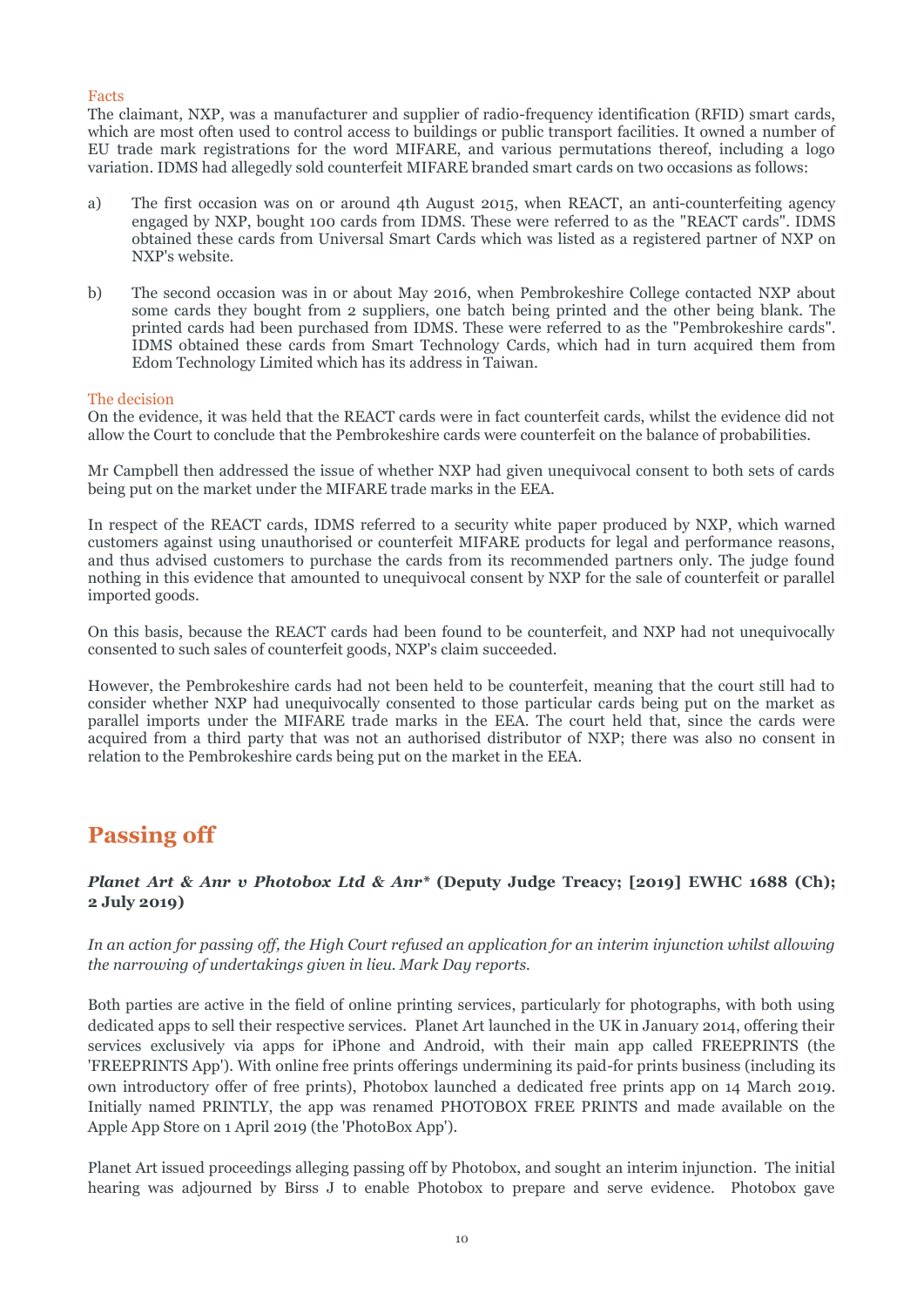undertakings in the interim which, *inter alia,* involved making changes to the way in which they used the words FREE PRINTS.

After some confusion about the form of undertakings Photobox were offering to trial, Deputy Judge Treacy held: (i) Photobox was able to narrow the scope of two undertakings previously given to the Court as they did not affect the appearance (and therefore the likelihood of deception) of the app in question; and (ii) the balance of convenience lay in favour of Photobox as, inter alia, Planet Art's case suffered from "material weaknesses". As a consequence the application for an interim injunction was refused.

### **Passing off**

#### *Asian Business Publications Ltd v British Asian Achievers Awards Ltd & Manor Kumar***\* (Miss Records Amanda Michaels; [2019] EWHC 1094 (IPEC); 2 May 2019)**

*When a descriptive name is the basis of an action for a passing off, there can still be a finding of a misrepresentation without much evidence of actual confusion if the context of the case points towards such likelihood of confusion. Justin Bukspan reports.*

#### Facts

The claimant, a newspaper publisher, set up the "Asian Achievers Awards" to celebrate the successes of the British Asian community in 2000. The Asian Achievers Awards grew to an event with more than 1,000 attendees and sponsors with heavy media support, broadcast on a satellite and cable channel and substantial amounts of its profits are donated to charity.

The second defendant, had been publishing a Hindi language newspaper in the UK called "Jagatwani", and organised the Jagatwani Achievers Awards in 2014, in competition with the Asian Achievers Awards. The event was not repeated. In 2016, the second defendant set up the first defendant for the purpose of running a similar event, the "British Asian Achievers Awards", that same year.

This was drawn to the claimant's attention whose solicitors wrote to the first defendant multiple times, with no response. Soon before the first defendant ran its second British Asian Achievers Awards, the claimant successfully applied for an interim injunction. No awards were held in 2018, but this matter continued in the IPEC, where the second defendant was joined in the proceeding, as the sole director and shareholder of the first defendant.

The claimant's goodwill in Asian Achievers Awards and damage or likelihood of damage as a result of a misrepresentation by the defendants (if found to have taken place) were admitted. Miss Recorder Amanda Michaels was asked to assess whether there had been misrepresentation on the part of the defendants.

#### The law

As held in *Office Cleaning Services Ltd v Westminster Window and General Cleaners Ltd* (1946) 63 RPC 39, where a sign forming the basis of a passing off action is essentially descriptive, small differences may be sufficient to prevent a finding of misrepresentation. Miss Michaels was also referred to the judgment in *Phones 4u Ltd v Phone4u.co.uk Internet Ltd* [2004] RPC 40 in which Jacob LJ held that where a "badge" of a claimant is descriptive, cases of "mere confusion" caused by the use of a very similar description will not count as misrepresentation.

#### The assessment of descriptiveness and similarities

While "Asian Achievers Awards" was essentially descriptive, Miss Michaels still found that it had more distinctive character than phrases like "office cleaning" due to the alliteration and the relatively unusual employment of "achievers". As in *Phones4u*, it was "the sort of name that tells you what the event is", whilst also being "obviously intended to be an invented name to denote a particular business".

The parties' respective award names had been featured in very different respective logos. Nevertheless, the claimant's goodwill was not limited to a logo: those devices were irrelevant when the names were used orally, or as plain sets of words as shown in e-mails and other documents showed.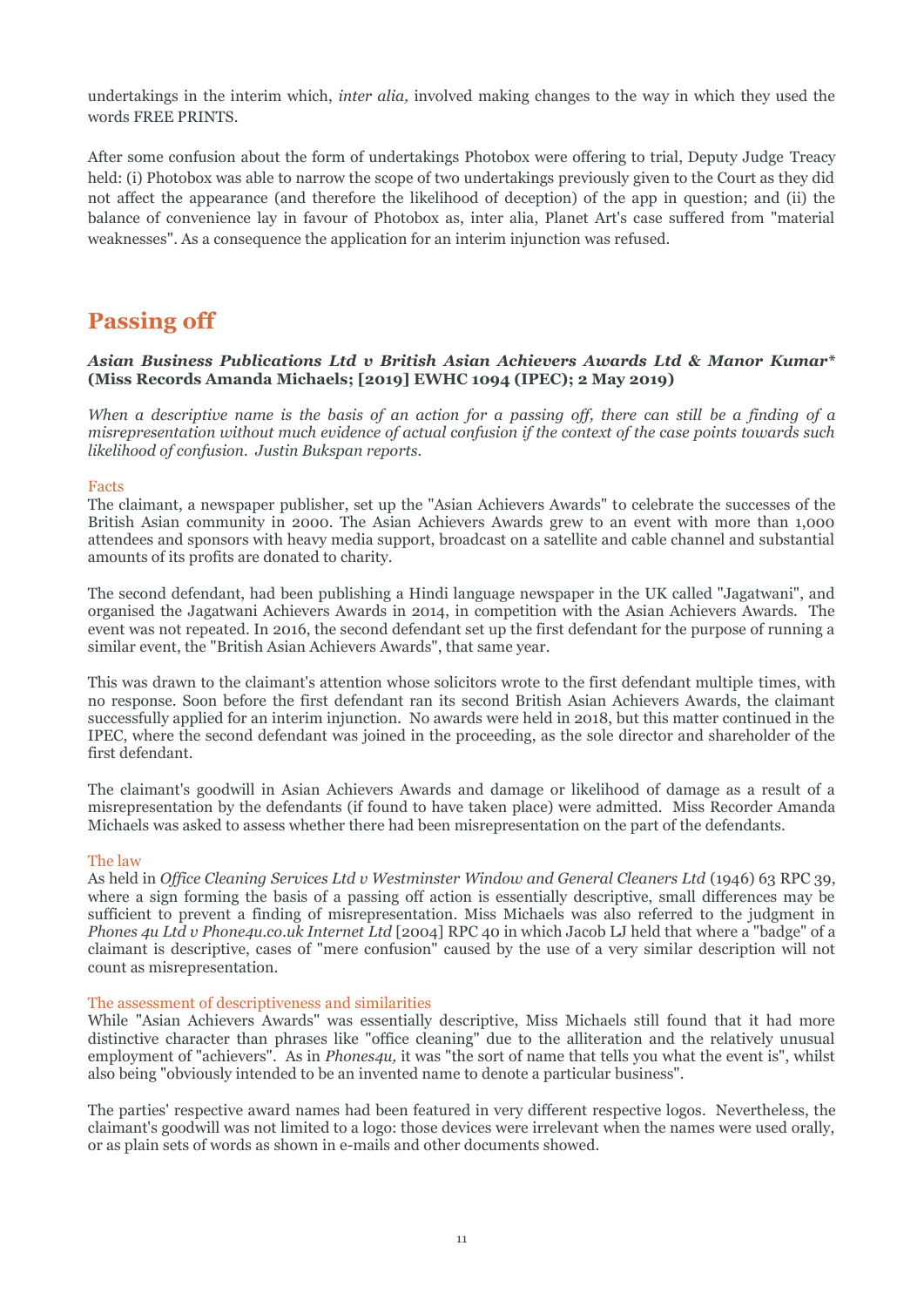#### The context of use and evidence of confusion

Invitations sent out by the Defendants clearly referenced Jagatwani. However, it was held that this did not preclude confusion as members of the relevant public could have believed that Jagatwani had taken over the running of the original Asian Achievers' Awards. Media packs produced by the defendants had copied verbatim substantial parts of the claimant's own materials and while that did not prove an increased likelihood of confusion, it demonstrated that the defendants had made no effort to reduce that possibility.

The claimant advanced relatively little evidence of actual confusion, their strongest evidence was that of Mr Iyer, a senior marketing executive, who had been aware of the Asian Achievers Awards for more than 15 years. He received an e-mail invitation from the defendants but he did not have the chance to read the e-mail in detail and contacted the claimant directly about it, thinking it had originated from them. Notwithstanding this lack of substantial of confusion evidence, Miss Michaels applied *Harrods v Harrodian School* [1996] RPC 697 and held that the absence of evidence of actual confusion was not necessarily fatal to the claim.

Miss Michaels further held that the defendants' addition of "British" to "Asian Achievers Awards" only confirmed who the existing audience of the awards was or who the awards were about. This addition would not have had any material impact in the eyes of the public familiar with the Asian Achievers Awards. Indeed the defendants admitted that the word "British" was used instead of "Jagatwani" in order to "have a more descriptive name for awards that would be better understood by the public/sponsors than using the name of the Jagatwani newspaper."

Miss Michaels ultimately held that the defendants' use of the name amounted to a misrepresentation. This was supported by the evidence of confusion advanced by the claimant. Miss Michaels held that Mr Iyer's email was a significant single instance of confusion, which was particularly relevant as Mr Iyer had in-depth knowledge of the claimant's event and its proper name. Accordingly it suggested that less well-informed people were even more likely to be confused by the name of the defendants' event.

The reported cases marked \* can be found at http://www.bailii.org and the CJ and GC decisions can be found at http://curia.euro pa.eu/jcms/jcms/j\_6/hom